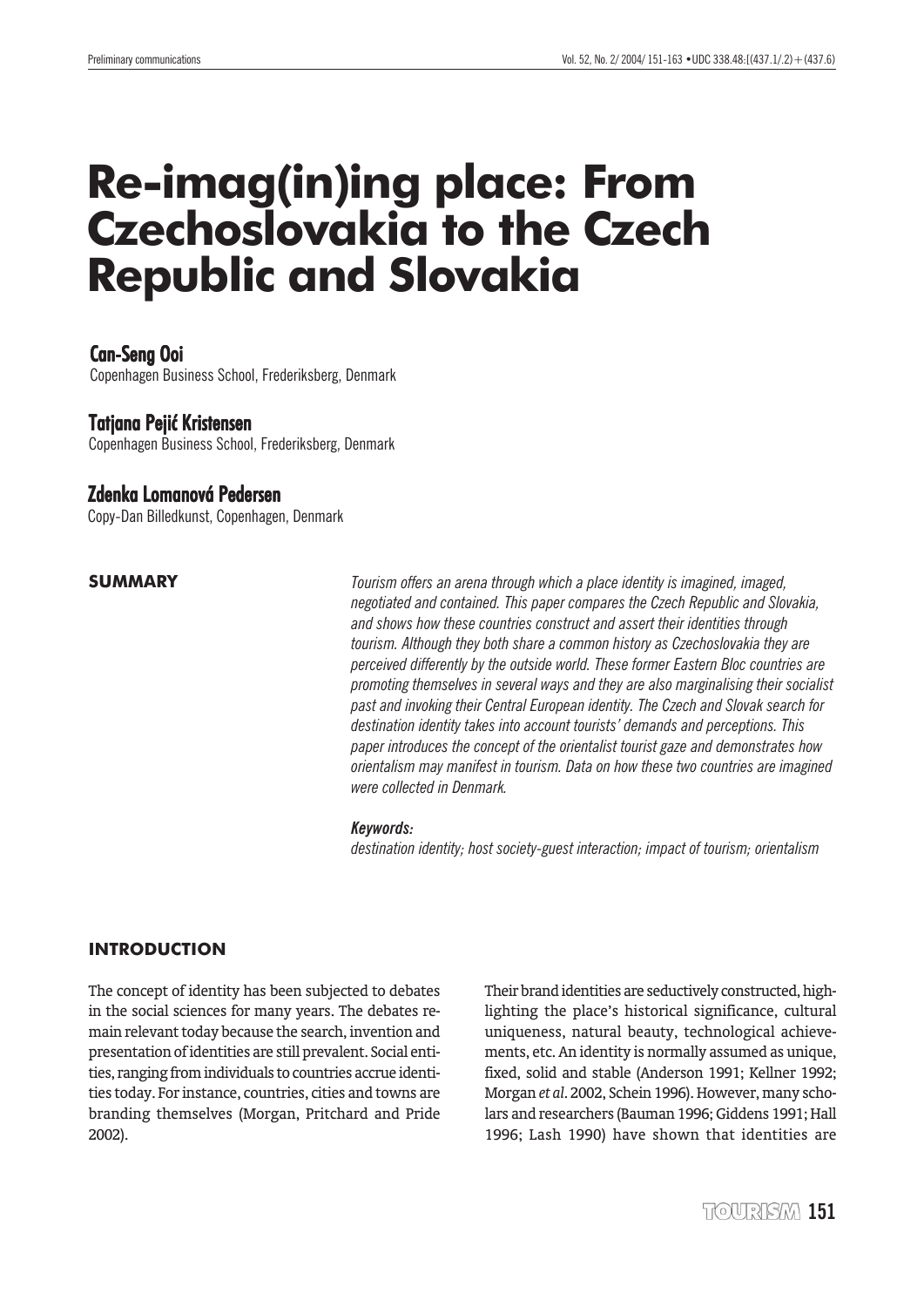variously constructed across different intersecting and antagonistic discourses, practices and positions. Identities are subjected to radical historicisation and are constantly in the process of change and transformation. In other words, identities are selectively constructed, and these constructions are embedded in the circumstances and contexts when they are articulated, asserted and promoted. The fluidity and malleability of a place identity is illustrated when Czechoslovakia rejected its socialist identity and declared its Western European connections and identity immediately after the Velvet Revolution in 1989 (Ash 1990).

Tourism offers an arena through which a place identity is imagined, imaged, negotiated and contained (Lanfant 1995a; Ooi 2002a; Picard and Wood 1997). It is the space where a destination reflects on itself and projects its unique culture and identity in appealing ways to the world. It is also the space where foreigners imagine, visit and experience the place and its distinctive cultures. The internal self-reflection of the host society on its own identity, and the imagination of outsiders of what the destination is, underpins the on-going dialogic processes of negotiation and interaction in the constructing, re-imagining and re-imaging of place. Destinations try to shape tourists and potential tourists' perceptions of them by promoting their identity and unique cultures, and at the same time, information is gathered from these tourists and potential tourists so that the authorities can construct and present attractive destination identities that tourists want. The constructed and crystallised public image is then further introduced to the native population for it to recognise itself (Lanfant 1995b, Ooi 2002a, Picard and Wood 1997).

#### **PURPOSE**

This paper looks at how people in Denmark, as members of the West, imagine and perceive the Czech Republic and Slovakia. It also looks at how the Czech Republic and Slovakia, which shared a common recent history as Czechoslovakia, present themselves to tourists and tourists-to-be. This paper attempts to 1) explain why the world imagines these two countries differently although they share a recent common history; and 2) illustrate the re-imaging, re-imagination and construction of cultural uniqueness and place identities in these two countries, and point to the dialogic processes involved between host countries and tourists.

The second section of this paper addresses theoretical issues with regards to host societies and tourists interaction, in relation to the "orientalist tourist gaze". Edward Said (1979) argued in his book *Orientalism* that scholars and writers from Britain, France and other western countries selectively present Islamic Middle Eastern societies (the Orient) in inferior and false terms. Such misleading understanding of the Orient is perpetuated throughout the world. Some scholars have argued that Western Europe has a similar orientalist view of Eastern Europe (Ash 1989; Evans 1992; Kumar 1992; Okey 1992; Wolff 1994). With the victory of Western Europe in the ideological war against communism and the slow and bumpy manner in which the former communist countries are opening up, Western Europeans remain wary and treat their eastern neighbours with suspicion and caution.

Before presenting the cases of how people in Denmark view the Czech Republic and Slovakia, we discuss the research strategy and data collection methodology behind this paper in the third section. The fourth section presents the empirical situation in the Czech Republic and Slovakia, showing how people in Denmark imagine these two countries, and how these two countries are promoting themselves as destinations. The fifth section brings together the theoretical and empirical discussions. The short concluding section summarises the findings.

# **INTERNALISING THE ORIENTALIST TOURIST GAZE**

When Edward W. Said (1979) introduced the idea of orientalism, he entwined political and cultural imperialism and argued that western writers and academics who study the Orient have misrepresented, and still misrepresent, the Middle Eastern Islamic world in a manner that has eased the way for the West to dominate the Orient. He wrote:

*"Orientalism is not a mere political subject matter or field that is reflected passively by culture, scholarship, or institutions; nor is it a large and diffuse collection of texts about the Orient; nor is it representative and expressive of some nefarious "Western" imperialist plot to hold down the "Oriental" world. It is rather a distribution of geopolitical awareness into aesthetic, scholarly, economic, sociological, historical and philological texts; it is an elaboration not only of a basic*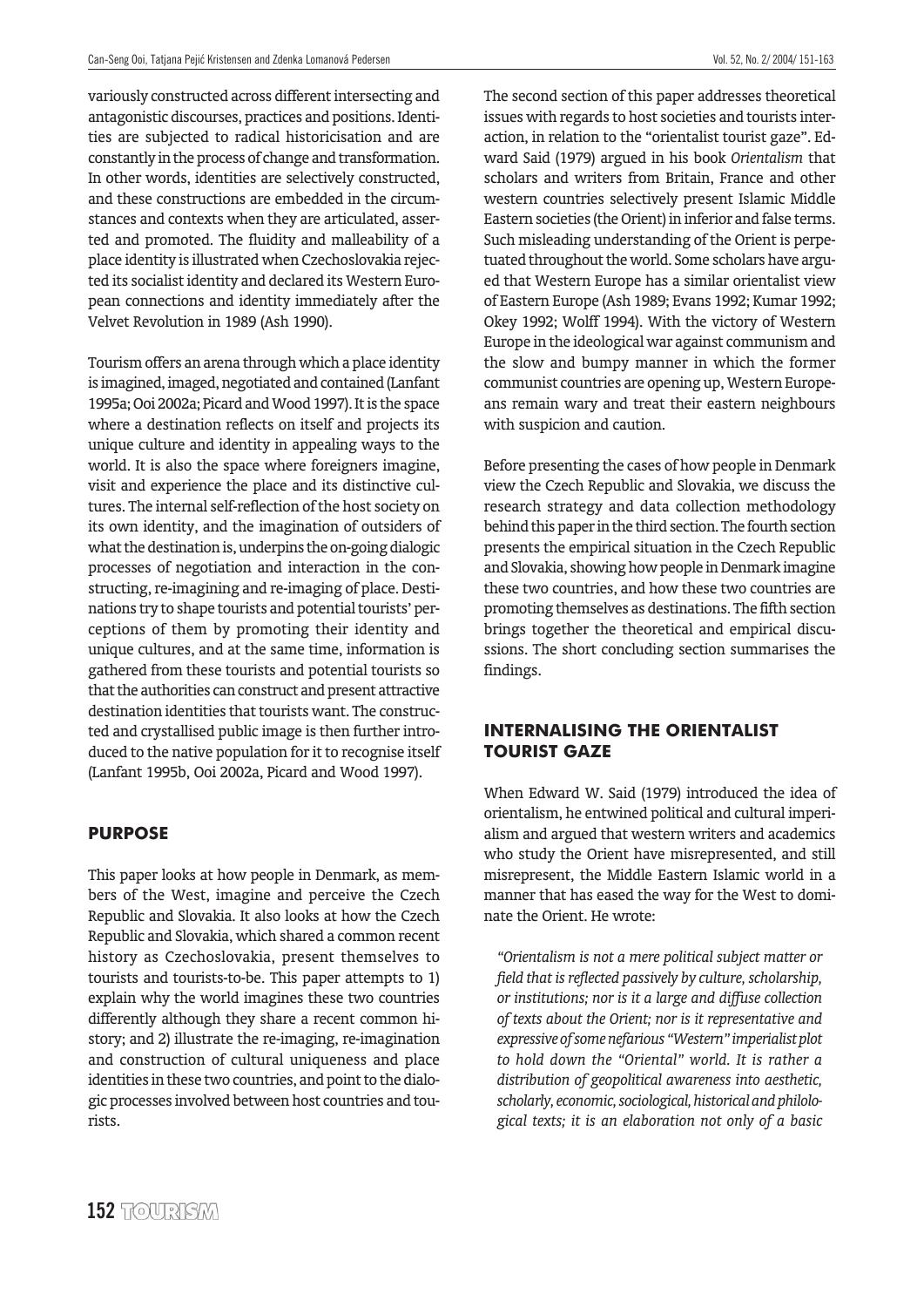*geographical distinction (the world is made up of two unequal halves, Orient and Occident) but also of a whole series of "interests" which, by such means as scholarly discovery, philological reconstruction, psychological analysis, landscape and sociological description, it not only creates but also maintains; it is, rather than expresses, a certain will or intention to understand, in some cases to control, manipulate, even to incorporate, what is manifestly different (or alternative and novel) world." (Said 1979:13, emphasis in original)*

Many western scholars who study the Orient present and distribute particular images of the East, centred on the distinctiveness of the Oriental mind, as opposed to the Occidental mind. Such images create and caricaturise the Oriental identity, according to Said, and these images do not correspond to the empirical reality and reduce the significance of the varieties of language, culture, social forms and political structures in the so-called Orient. The logic and premises behind Said's orientalist arguments inspired many people to think critically about how we imagine countries and how we inadvertently disperse particular geopolitical messages in our activities. Orientalist types of lenses may be used inadvertently to gaze at the "Other" (Galani-Moutafi 1999; Graburn and Barthel-Bouchier 2001; Urry 1990a). The North-South, Rich-Poor, Develop-Undeveloped divides are now seen as parallels to the Orient-Occident dichotomy. As a result, tacit and biased discourses are highlighted by many antiglobalisation lobbies as they protest against the political, economic, social and cultural domination of the West (Chua 2003; Klein 2000; Shipman 2002).

In the context of this paper, many researchers have pointed out that the boundaries between Eastern Europe and Western Europe are not undiscoverably ancient, not naturally distinctive and not innocent, they are cultural creations, intellectual artifice that reflect Western Europeans' ideological self-interest and selfpromotion (Evans 1992; Okey 1992; Kumar 1992; Wolff 1994). During the Age of Enlightenment, the ideas of "Western Europe" and "Eastern Europe" were invented as complementary concepts, defining each other by opposition and adjacency (Wolff 1994). After the Second World War in 1945, Western Europe accepted this sweeping construction by subsuming under the label Eastern Europe all those parts of historic Central, East Central and Southeastern Europe (Ash 1989). This imagined Eastern Europe was the communist Eastern Bloc, the enemy side of the Cold War.

While the West is seen as rational, humanistic, democratic, sceptical and tolerant, the Eastern Bloc was perceived as the opposite (Ash 1989; Kumar 1992). The Soviet was shown to perpetuate a non-European face through communism, the "face of Asiatic despotism" (Kumar 1992:457). After the end of the Cold War, history is written by the "victorious" West, and these East-West differences are kept. Arguably, writers, scholars and politicians in the West are still disseminating a sweeping orientalist view of the East, as the East is still being selectively and broadly constructed and imagined in relation to its communist past. Accordingly, the West sees that the East has to be helped and controlled, as the former Eastern Bloc countries are described and analysed as economically, politically, socially and culturally less developed. Many former Eastern Bloc countries will join the European Union (EU), but the domination of the East by the West in Europe is likely to continue as long as these former communist states are typified as backward.

According to Said, such geopolitical awareness would also be distributed through tourism. If there is an orientalist tourist gaze, how would that be translated into tourism behaviour and tourism practices? This paper suggests that there are at least three interrelated processes involved in the perpetuation and enactment of the orientalist tourist gaze.

First, tourists make sense of the places they visit or want to visit. This sense making process takes place before, during and after the visit. Before a visit, touriststo-be develop secondary images (Gartner 1993). Secondary images are pre-visit images that have been gathered over time and through a number of sources, including travel reviews, guide books, movies, lessons in school, stories from friends, news stories in the mass media, etc. (Gartner 1993). Such images and information invite speculation, reverie, mind-voyaging and a variety of other acts of imagination (Harrison 2001; Lengkeek 2001; Rojek 1997). Such imaginations matter for people when they decide where they want to visit (Reisinger and Turner 2003). Such mental framings also function in the background while tourists make sense of and evaluate the places they visit. For instance, Waller and Lea (1999) found that tourists' preconception of a tourism destination and product will affect their enjoyment. Similarly, McIntosh and Prentice's (1999) study of visitors to three English heritage sites show that tourists reaffirm their preconceptions when they consume cultural products.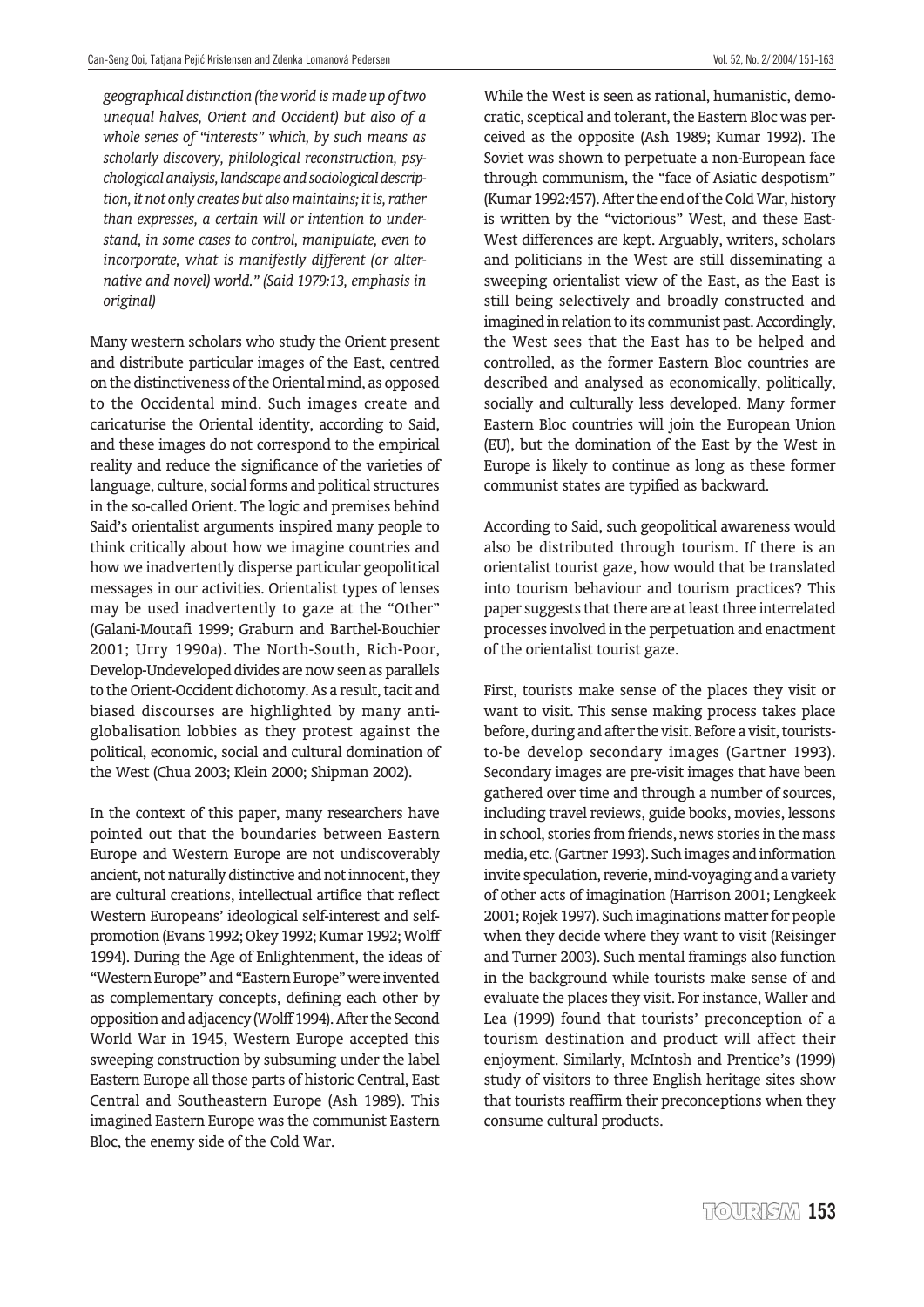Therefore, if western tourists hold orientalist views of the East, then they may selectively seek out incidents, stories and sights to reaffirm their perception of the Eastern Bloc. Or they may be surprised if their views are not affirmed.

Second, tourism authorities, acting as official tourism mediators, launch marketing and branding campaigns as part of an "image modification process" (Andersen, Prentice and Guerin 1997). Tourism mediators tap into the imagination and perceptions of tourists. In order to draw tourists and fulfil their expectations, many destinations conduct market research and provide attractions that tourists expect and want. For instance, Singapore is a predominantly modern city and since the 1980s, tourists are generally disappointed by its modern cityscape. Consequently, the tourism and other authorities revive Singapore's oriental character by conserving Chinatown and Little India so as to fit tourists' imagination (National Tourism Plan Committees 1996; Ooi 2002a). On the other hand, the tourism authorities in Singapore do not want tourists to continue perceiving Singapore in some specific ways. For example, Singapore is frequently perceived as boring; the authorities started organising events and festivals, such as the annual buskers' festival, to impress, excite and attract tourists (Ooi 2002b). The Singaporean authorities selectively enhance and also react against specific tourists' views of Singapore. A destination may start self-orientalising as it attempts to live up to the imagined stereotype, or to become "better" in the eyes of others.

Third, while there are concerns about the touristification of society, studies have shown that over time, seemingly negative cultural effects of tourism can be neutralised by the host society (Boissevain 1996; Cohen 1988; Erb 2000; Martinez 1996; Picard 1995). The case of Las Vegas turning into a tourist Mecca is an illustration; what was deemed to be negative at first – another gambling town – may turn out to be otherwise in the long run (Gottdiener, Collins and Dickens 1999; Hannigan 1998). The expectations and images tourists may have of a destination may be manifested and eventually adapted into the society. The processes of catering to tourists' needs and expectations from a destination may not only lead to the material manifestation of tourists' images of the place but also lead to local acceptance of tourism-led changes in the host society.

As discussed earlier, the former Eastern Bloc is gazed at in broad, often unflattering, terms by the West. As it will be discussed later, such images of the Czech Republic and Slovakia are prevalent in Denmark. The tourism authorities in the Czech Republic and Slovakia are trying to rid their countries of these negative views. However, before presenting the cases, the next section deals with the research strategy and data collection methods behind this project.

#### **RESEARCH STRATEGY AND DATA COLLECTION**

This project compares two country destinations and how they are viewed differently in Denmark. In this section, we will explain our research strategy, discuss the advantages and disadvantages of using Denmark as an example of the West, and argue that the circumstances surrounding the Czech Republic and Slovakia offer a unique opportunity for comparative research.

Pearce (1993) argued that the research strategy for comparative research must consist of three elements: a) the project must have clearly defined research problems; b) common concepts are applicable to the areas of comparison (in our case, two destinations); and c) contextual differences are identified to explain divergence between the destinations. This project is based on this framework.

*Problem definition:* After conducting the preliminary fieldwork and literature review we formulated our two research questions: How and why do people in Denmark perceive Slovakia and the Czech Republic differently, considering that they share a recent common history? How do these countries present themselves officially in the tourism industry? The former question aims to map out the complex and dynamic processes behind how people imagine places. The latter question looks at how the Czech Republic and Slovakia project their destination uniqueness and identity to the world, and together with the first question, point to aspects of interaction between host society and tourists.

*Conceptual equivalence:* A number of concepts are used to establish the bases of comparison between the two countries. The main concept is destination image. In this paper, destination image refers to how people living outside a country imagine and perceive the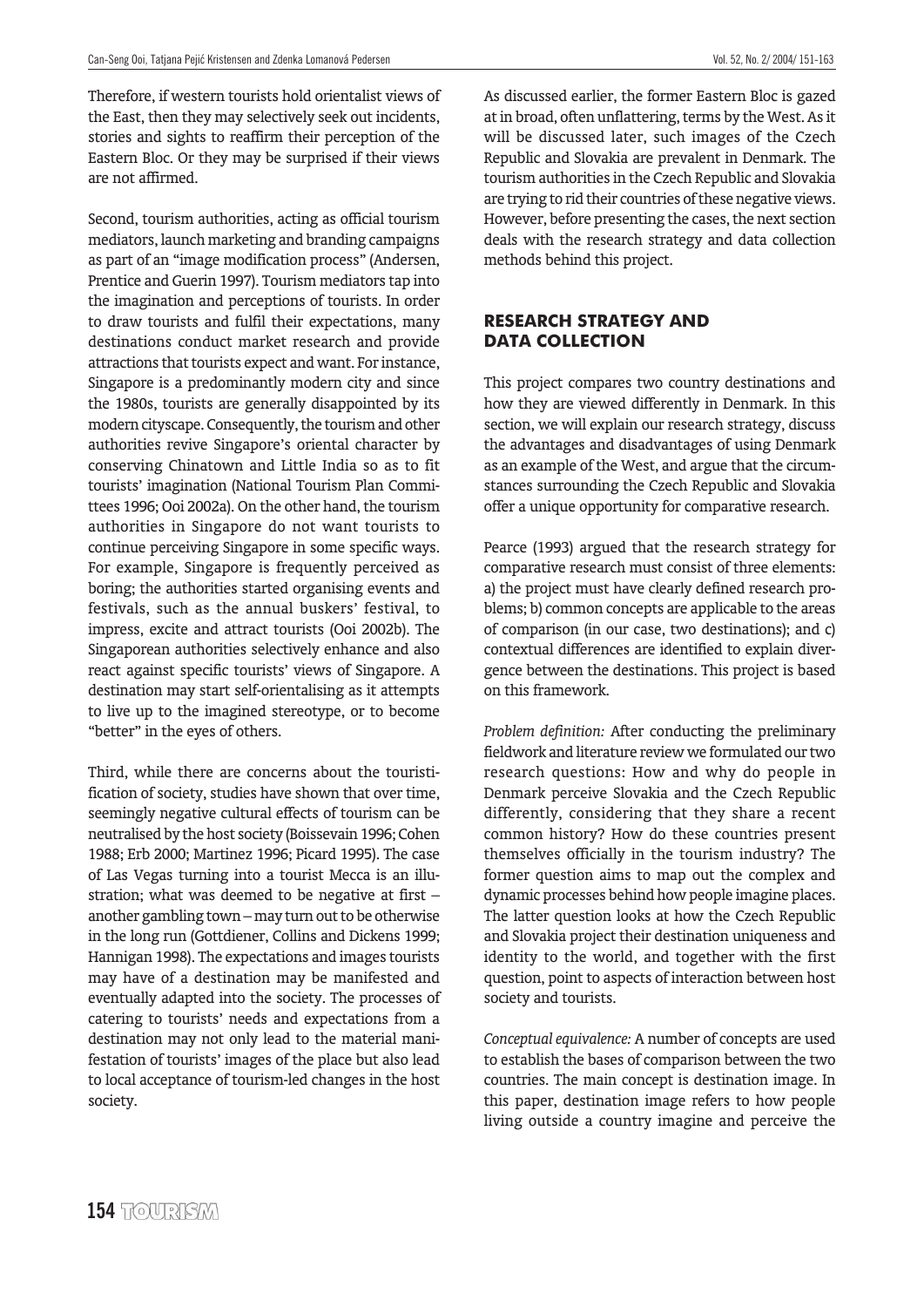destination. This definition is broad and has allowed us to tap into the range of perceptions people have of places. We gather data on destination image through a series of focus group discussions among people in Denmark (later discussion). Another central concept is identity. Although this concept is challenged intellectually, the practice of asserting place identity is a common industry practice. Tourism authorities selectively assert their destinations' uniqueness and "core" character through their strategies and marketing campaigns. This project does not judge the truth-value behind the projected identities, instead it examines how and why the Czech Republic and Slovakia project and package themselves in their chosen ways. As alluded to earlier, one reason is that the authorities are responding to demands by tourists and potential tourists.

*Contextual differences:* The Czech Republic and Slovakia share a recent common history, and this situation offers a unique common basis for comparison. As a heuristic for comparing the evolving images of these two countries, their joint past offers a good starting point. As separate countries, they each face their own contextual and circumstantial situations. These differences allow us to draw lessons, as we understand why these two countries are perceived differently, and how and why they promote themselves in similar and also different ways to tourists. While these two countries are attempting to change the world's image of them, they are also searching for their own identity within their own local political, social, economic and cultural circumstances.

Supporting our research strategy is our data collection. Primary data on how people in Denmark perceive the Czech Republic and Slovakia were collected from 46 respondents via seven focus group discussions in year 2002. Our respondents represented a cross-section of Danish society; they were from different age groups, sexes, educational levels, marital statuses and household incomes. The discussions, conducted in Danish or English, delved into our respondents' perceptions of the two countries. To encourage our respondents to speak openly and frankly, we conducted warmingup and icebreaker exercises before the proper discussions began. We also assured our respondents that they would remain anonymous.

We chose the focus group discussion method because this strategy simulates the social environment during which people normally reflect and talk about other countries and their travels. While we moderate the discussions, the social interaction common in "travel talk" is maintained. We accept that our respondents are able to incite the production of meanings that address issues relating to our research concerns during the discussions (Holstein and Gubrium 1997). This is different from the perspective that the interaction during a discussion is a potential source of bias, error, misunderstanding or misdirection, a persistent set of problems to be controlled.

Also, we contacted the tourism authorities in the Czech Republic and Slovakia, seeking information and clarifying with them their strategies. One of the researchers is Slovak, and she is able to communicate with the officers in their native language. In addition, we have collected publicity materials. Many of these materials are available on the Internet.

In our analysis, what is not said is just as important as what is said. For example, our respondents mentioned mainly iconic aspects of the countries, and what they mentioned and ignored allude to their frames of mind. Likewise, what the Czech Republic and Slovakia promote and not promote informs us on how they imagine themselves, and how they think others imagine them.

There are weaknesses to our methodology. We are using Denmark as an example of the West. We do not maintain that there is a homogeneous West, just like we do not see a monolithic Orient. Instead of generalising about the West, the study here aims to identify processes and sources of information that shape Danish views of the Czech Republic and Slovakia. These sources of information – history lessons in school, media stories, information of products from these countries, etc – offer particular interpretations of the Cold War and on-going development in former Eastern Bloc countries. Many of these sources were and are also available to other parts of the Western world. Regardless, the discussions in this paper should be considered within the context of Denmark. As in all social phenomena, culture, image and identities are constantly emerging, and the data we collected reflect only an "ethnographic present" (Douglas and Isherwood 1996:10). Similarly, tourism policies change too. Fortunately, there were no drastic strategic chan-ges while we designed, conducted and finalised this project. The number of respondents is relatively small but the purpose, as mentioned earlier, is not to provide a general description about the West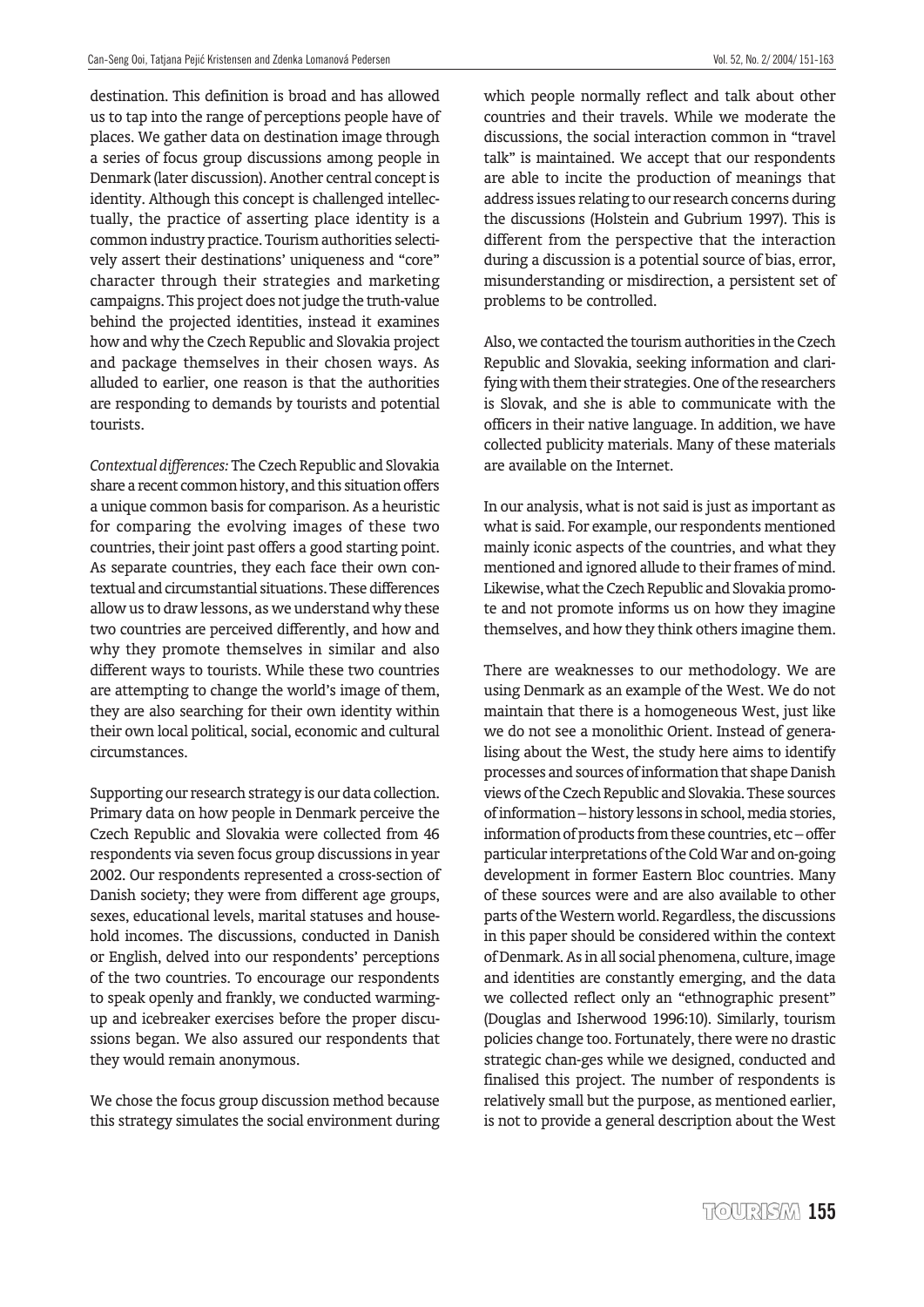or Denmark but to understand the processes of how people imagine places. The focus group discussions have allowed us to locate the logic and premises of how people in Denmark structure their images of the Czech Republic and Slo-vakia.

## **IMAG(IN)ING THE CZECH REPUBLIC AND SLOVAKIA**

The Czech Republic and Slovakia were separated and connected several times since the 9th Century, the time of Great Moravia (833-907AD). They share many common histories. The Czech Republic and Slovakia were Czechoslovakia in the large part of the 20<sup>th</sup> Century, but they became two separate nation states in 1993.

During the time under socialism after the Second World War, the tourism industry in Czechoslovakia was neither lauded nor developed (Williams and Baláz 2001). However, the Czech Republic and Slovakia are now embracing the tourism industry. The Czech Republic is relatively more successful in attracting tourists than Slovakia (see Table 1). In both countries, Europe is their main source of tourists.

Table 1

#### **FIGURES FROM THE TOURISM INDUSTRY - CZECH REPUBLIC AND SLOVAKIA, 2001**

| <b>Main Indicators</b>                       | <b>Czech Republic</b> | Slovakia         |  |
|----------------------------------------------|-----------------------|------------------|--|
| • Number of tourists<br>(overnight visitors) | 5.194 million         | 1.219 million    |  |
| • Tourist arrivals<br>from Europe            | 4.650 million         | 1.148 million    |  |
| • Tourism<br>expenditure in a<br>country     | US\$ 3 106 million    | US\$ 639 million |  |
| • Average length of<br>stay by tourists      | 3.2 nights            | 3.6 nights       |  |

Source: World Tourism Organisation, 2003

What the tourism authorities in the Czech Republic and Slovakia present and promote contrast to how people in Denmark imagine the country. Our respondents in Denmark have rather fragmented and vague images of these countries. Their views of these countries are also different although these countries share a common recent past.

In the following four sub-sections, we will first discuss how the Czech Republic presents itself to the world,

and then how people in Denmark perceive the Czech Republic. After that, we will similarly present the case of Slovakia in the latter two sub-sections. The "Discussion" section following these empirical cases examine how the orientalist tourist gaze is being perpetuated and also acted upon in the Czech Republic and Slovakia.

#### **THE CZECH REPUBLIC: EUROPEAN HERITAGE**

The Czech Republic will join the European Union (EU) in 2004. The Czech Tourist Authority's (CTA) strategy to promote the Czech Republic is to highlight some attractions, including Prague, historical cities and castles, spas, natural beauty and nature for adventure (CTA 2003a). For instance, the spa industry is being revived. This industry was neglected, like other branches of the tourism industry during the socialist era, but its potential is being tapped into after the Velvet Revolution. The spas are seen as a means to attract more tourists. Another way the CTA hopes to attract more tourists is through the country's historical and heritage sites, which of many are being restored and promoted.

The CTA has identified a list of 55 obstacles in the tourism industry (CTA 2002). The list includes high crime rate, double pricing for Czechs and for foreigners, the casual attitude of the state, regional and communal authorities to solving crimes in the service industry (illegal guides, overcharging by taxis), service providers who are not service minded enough and do not speak foreign languages, and the xenophobic attitude of some police and customs officers. Also, the authorities lamented the unsatisfactory cooperation with neighbouring countries, particularly Austria, Slovakia and Hungary, in the promotion of the central European region.

The Czech authorities are not presenting the country in relation to its recent socialist past. For instance, on the official Czech tourism website (http://www. czechtourism.cz) there is hardly any mention of its socialist past. When it is mentioned, it is seen negatively; in the section "Prague for young", it says:

*"Prague, the Czech capital, is among the fastest-developing and most progressive regions in all of Europe. Over the past ten years, the city has transformed itself from a dreary East Bloc capital to a modern European metropolis". (Czech Tourism 2004)*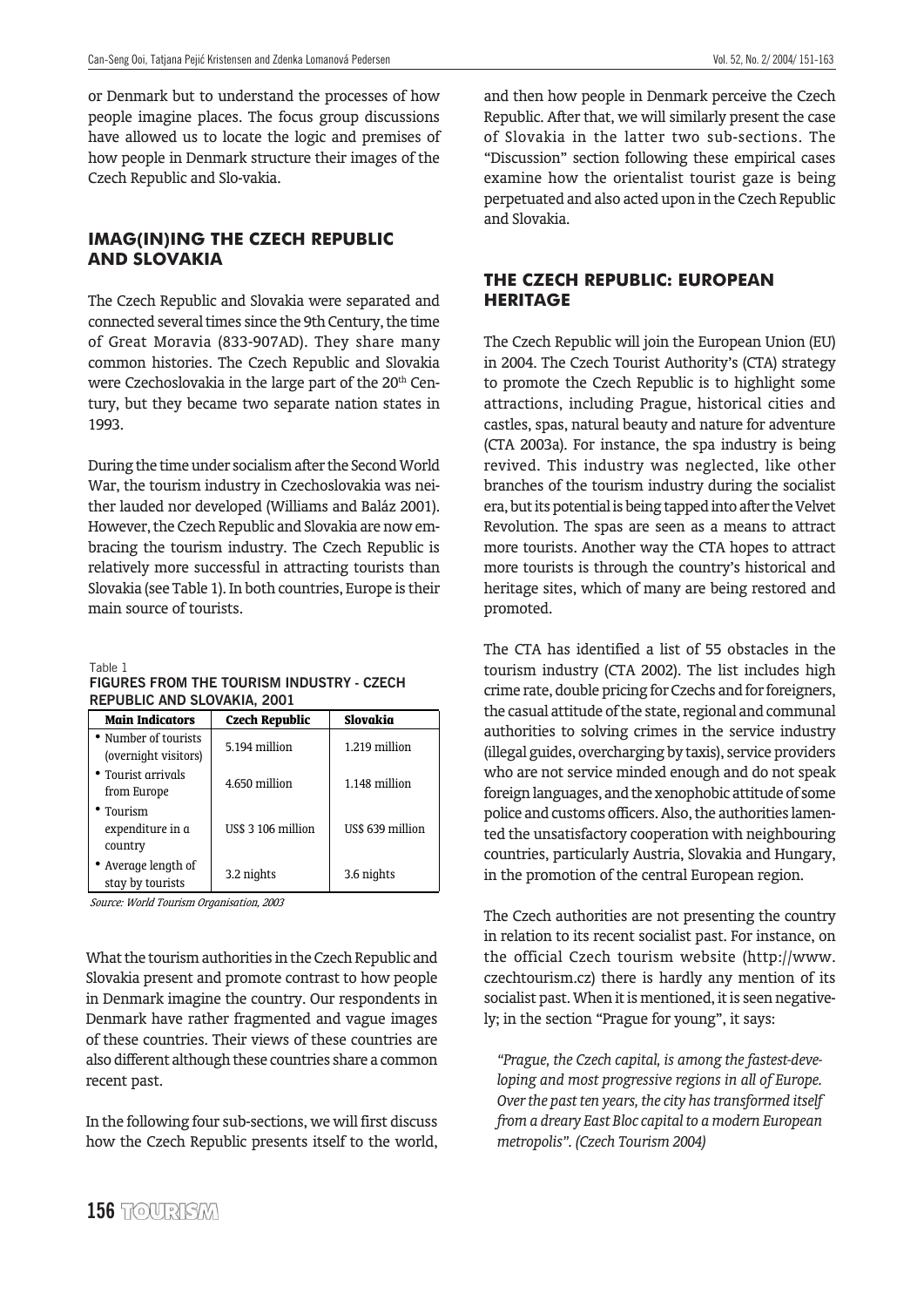While marginalising its socialist past, the Czech Republic is presented as a junction of European cultures, as a centre of Europe. The conserved and promoted historical sites, as mentioned earlier, are also meant to display and tell people about the Western European character embedded in the Czech Republic. In particular, the historical significance and the European identity of the Czech Republic are highlighted in Prague. Visitors are reminded and told to look out for the diverse European architectural styles, including Romanesque, Gothic, Renaissance, Baroque and the Art Nouveau in the capital city, for instance.

#### **Imagining the Czech Republic from Denmark**

Our respondents in Denmark who have been to the Czech Republic have more intimate views of that country than those who have not. The former country of Czechoslovakia offers the basis for many of our respondents to think of the Czech Republic. For example, respondent TEA visited Czechoslovakia in the 1970´s and the Czech Republic a couple of years ago, commented:

*"I remember Czechoslovakia as a country where you could get very good, cheap beer and the finest crystal. Those things are easier to buy now, as the Czech Republic is so much more open to tourists than the old Czechoslovakia was".*

TEA further described the Czech Republic:

*"I remember seeing a lot of small details about the country, like markets with potatoes, potato salad, cities with large squares […] On the other hand I felt that the country is still not that open".*

The former Czechoslovak images linger on in the Czech Republic for TEA, who has visited both countries. Also, comparisons to Czechoslovakia were made by our respondents who have not been to either of the countries. Particularly, old and popular images of Czechoslovakia were passed onto the Czech Republic – Prague, beer and crystal. These respondents also imagined the Czech Republic as a country with numerous museums, good infrastructure, beautiful architecture and old buildings, as well as nice and big cities. They associated nature and the countryside with the country too. They guessed that the Czech Republic is welcoming.

On the other hand, respondent REA, who has never visited the Czech Republic nor Czechoslovakia, commented:

*"I always connect [the Czech Republic] with 'boiled cabbage'. I imagine my holiday in the Czech Republic to smell of the same; smell of the past would be all around me. If I could use colours to express my expectation from this holiday, I would use grey!"*

In the context of REA's statement, 'boiled cabbage' is associated to the Czech socialist past, to the USSR and to poverty. This is another source of imagery for all our respondents - the country's association with the Soviet Union in its socialist history. Such general views were also mentioned by respondents, like BK1, who has been to the country:

*"Even though I have been to these [East European] countries, they still seem like a block to me. I cannot really distinguish their images from each other".*

Many people have read and learn from the Danish mass media about the progress the Czech Republic has made in its economic development since its independence, so that it can join the EU. For instance, TE2, who has been to the Czech Republic commented:

*"I think that the Czech Republic is much more Western oriented and also Western like. I suppose that it is one of the richest countries in Eastern Europe, with the better transition to the new system than any other neighbouring country".*

Many of our respondents who have visited Prague found the capital interesting, but a few said that they would not want to visit Prague again because, as respondent CG1 said, "it is too crowded and too Western".

While our respondents have different views of the Czech Republic, they tap into different sources to imagine the country. Notably, their perceptions are quite different from the images and identity the Czech Republic tourism authorities have projected. While some people still see the Czech Republic as part of the Eastern Bloc with its socialist past, a number of our respondents single out the country as not quite eastern European, for instance G5 said:

*"The Czech Republic is a part of central Europe, different from the "real Eastern Europe".*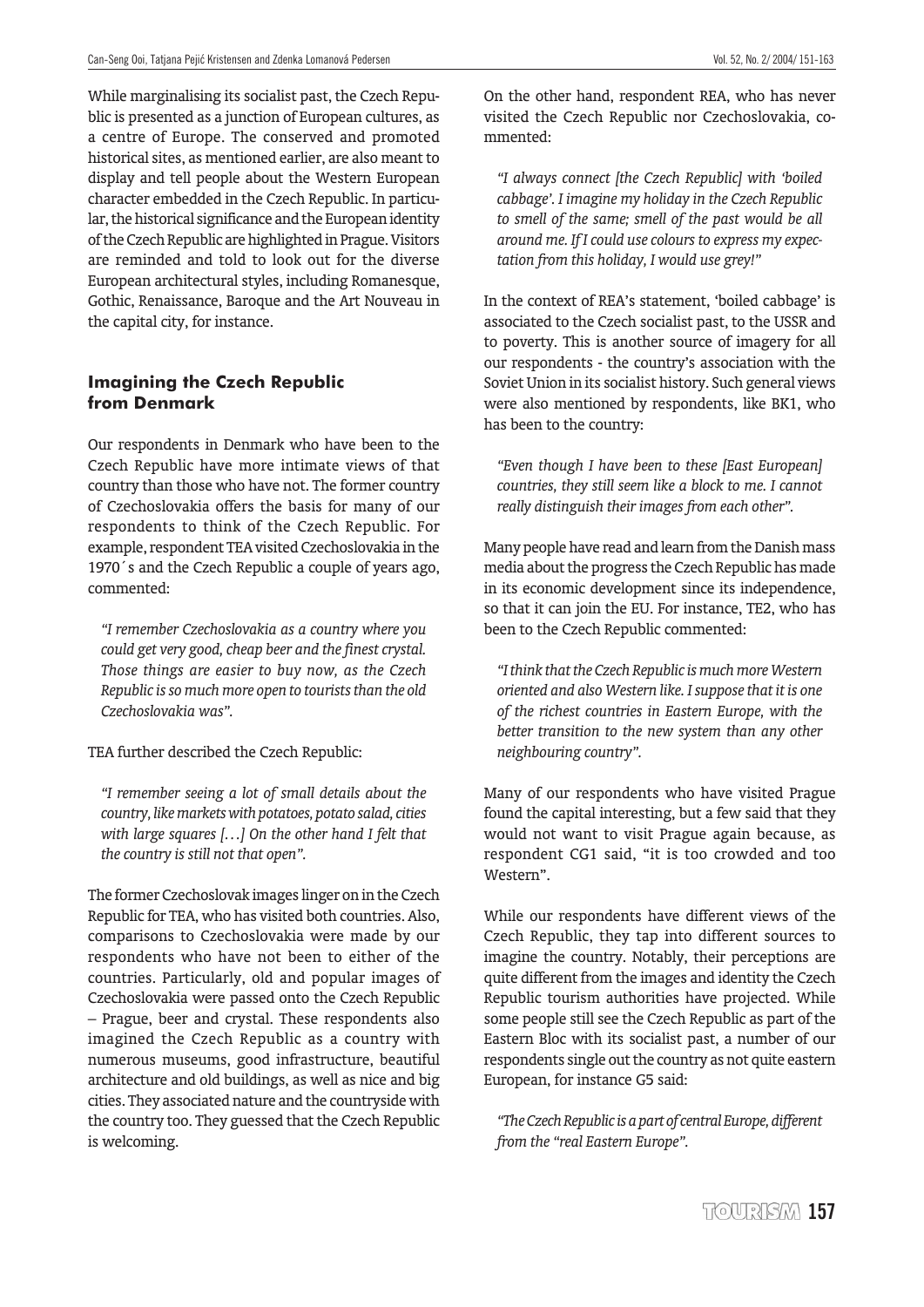This view is perpetuated through information in the mass media on Czech economic development and the country's future plan to join the EU. However, as presented above, our respondents' images are not always coherent and comprehensive. Each of them was able to tap into various sources of information, as they imagine the country.

#### **SLOVAKIA: THE HEART OF EUROPE**

Slovakia, like the Czech Republic will join the EU in 2004. It had never been an independent nation and had always been controlled or dominated by another nation. For instance, Slovakia was formally considered an equal partner in Czechoslovakia only after the Prague Spring 1968 reforms. Slovakia has been less successful in attracting tourists, as compared to the Czech Republic (see Table 1). Its capital is Bratislava, which is also less known in the world than Prague. The low profile of the country is epitomised by the incident when the then American presidential candidate George W. Bush confused Slovakia with Slovenia in 1999 *(Economist 2001)*. The *Economist* even wrote an article on the lack of identity in Slovakia – commenting that the world does not know many remarkable people and places from the country *(Economist 2001)*. And at the end of the *Economist* article, it reported in a lighthearted manner:

*"A country? Yes, but of peasant stock, young (eight years old) and small (5m citizens), say some Slovaks defensively. Getting an identity takes time. More tellingly, many say it should never have become a country in the first place. "If Czechoslovakia hadn't split," laments one, "at least we'd have Vaclav Havel [Czechoslovak and then Czech president]." (Economist 2001)*

The Slovak Tourist Board (STB) is promoting Slovakia as "Europe's green heart" and "Little country in the heart of Europe". In its 2001–2006 tourism master plan (STB 2001), STB aims to create an image of Slovakia as a "country of tourism." (STB 2001:3). These two brand identities are chosen because:

*"More than 40 per cent of the country is covered by forests and woods, mountain meadow, pastures and copses on the lowlands. Slovakia is really enjoyable and hospitable country with many tourist attractions,*

*favourable climatic conditions and plenty of natural wealth" (STB 2001:14).*

The STB will focus on selected qualities of the country (STB 2001). They are mainly on the country's nature and landscapes. In terms of culture, "folklore in all its variety: dances, songs, costumes, customs and tradition, folk art", "folk wooden architecture reservation or open-air museums" and cultural monuments registered with UNESCO will be promoted. The director of the Hont Regional tourism office in Slovakia described an ideal cultural programme for a foreign tourist as follows (personal communication):

*"We would like the tourist to come and see what Slovakia is. They can, for example, go and taste real Slovak wine, listen to nice folk music; children can sing for them some folk songs. They can also see some performance of the folk dance in traditional costumes. Then they should also try our food, they will love it!".*

Like in the Czech Republic, Slovakia is not promoting its recent socialist past. Rural and folk cultures dominate the projected place identity of the country.

#### **Imagining Slovakia from Denmark**

As tourists and potential tourists to Slovakia, our respondents in Denmark have limited knowledge of the country, even less than what they know of the Czech Republic. Many could not mention any specific impressions they have of the country. Our respondents often cognitively filled up their understanding of Slovakia by comparing it to the Czech Republic, the former Eastern Bloc or to an imagined beautiful untouched country.

Many of our respondents, regardless of whether they have visited the country or not, perceived Slovakia as less developed than the Czech Republic. For instance, one respondent, E5, who has not visited the country described Slovakia as a "poorer brother of the Czech Republic". Likewise TE3, who has visited Slovakia, and one of only two respondents who could name Bratislava as the capital of Slovakia, compared the city to Prague:

*"For me, Bratislava is similar to Prague, but with a lower quality of services."*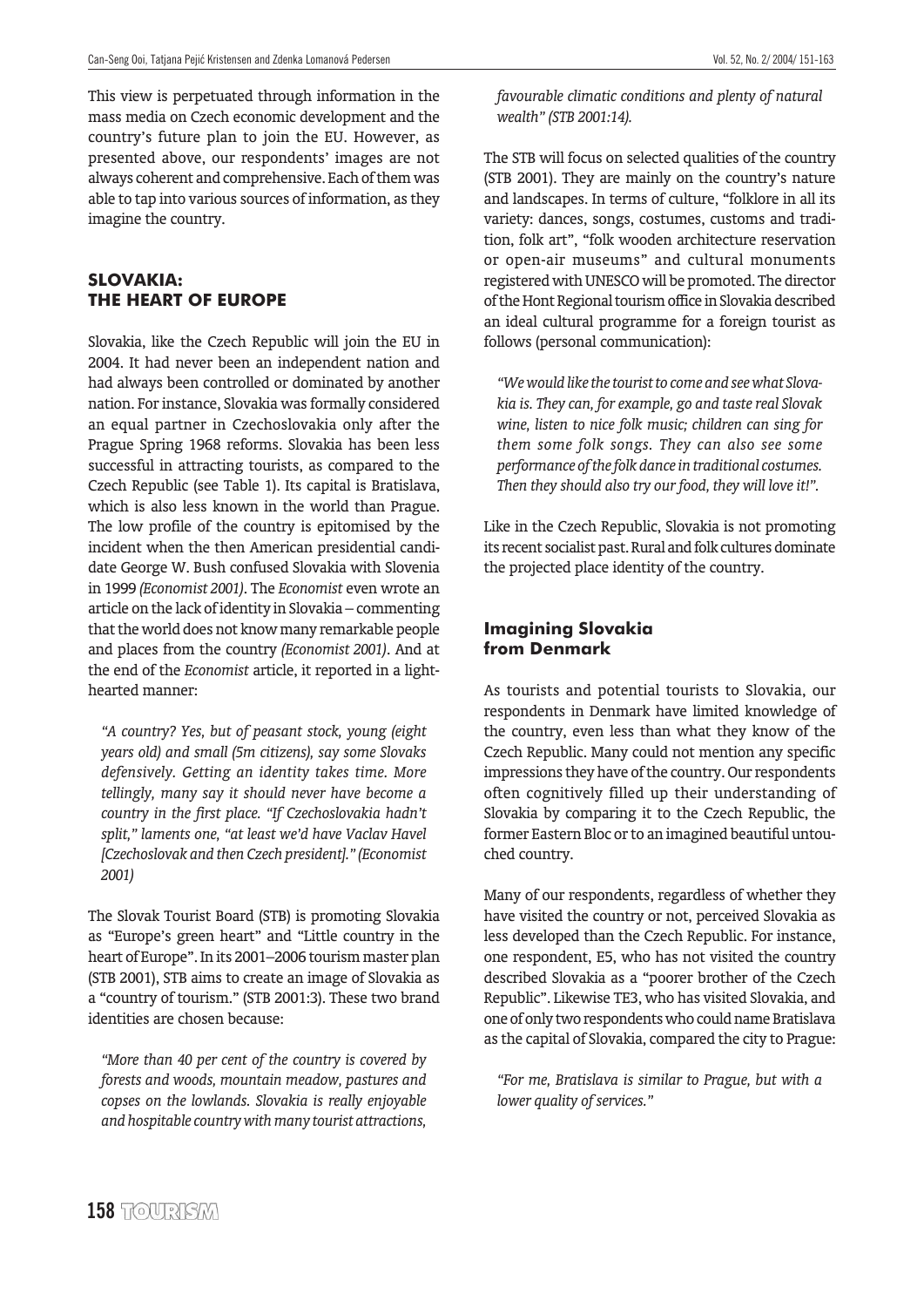Few could picture the culture and history of the country, and when they could it was often in connection to their general images of the former Soviet Union and communist Eastern Bloc. These images include pollution, heavy industry and poor people. For instance, AT1, who visited the Slovak part of Czechoslovakia in the 1960s, recalled:

*"Slovakia seems to me like a country with a lot of agriculture and heavy industry polluting the area".*

Another respondent, without having visited the country, imagined Slovakia with Soviet images, such as the car Lada; Lada was a Soviet-made car, commonly found in the Soviet Union and the old Eastern Europe. A few respondents pointed out Slovak political problems, especially with regards to minorities and democracy. For example, ST1, remembered:

*"Slovakia has problems with minorities, especially gypsies. They do not have the proper kind of democracy and have problems with the human rights as well".*

Basically, our respondents have a general impression of Slovakia as ecologically, politically and technologically backward, like during the socialist era. The Czech Republic and the former Eastern Bloc are cognitive anchor points and starting points for our respondents' imagination of Slovakia, especially those who have not visited the country before. Vague links were also made to Yugoslavia, Transylvania and Slovenia.

On the other hand, a few of our respondents who have not visited the country imagined Slovakia as romantic and untouched – beautiful landscapes, small villages, cafes, and bars. They were employing a "romantic gaze" (Ooi 2002b; Urry 1990b). For example, B4, who has never been to Slovakia or any part of Eastern Europe, commented:

*"I have never been there, so I actually do not have an idea what the country is like. The only things I can think of are mountains, wild nature and forests".*

Under the romantic gaze, these respondents also imagined the local people to be friendly and hospitable. However, those who have been there responded to such perceptions in the discussions. For example, RS1, countered:

*"They [Slovakia] are trying but they are not very hospitable. Slovakia is trying and the Czech Republic does not care. However, I would like to go to Bratislava, as I like the old look. I would not go to Prague again".*

Many people expected Slovakia to be a quiet destination, they also expected little. Therefore, many recalled their surprise when they saw the rich heritage the country has while visiting the country. For instance, TE4 was joyful:

*"The first thing I have on my mind when thinking about Slovakia is culture. Even though I was familiar with the country's history before my trip, I was surprised when I saw so many beautiful castles and museums!"*

In sum, many of our respondents who visited Slovakia were pleased with the cultural heritage and natural beauty of the country. But they also used the Czech Republic and the former Eastern Bloc to make sense of and imagine Slovakia, whether they have already visited the country or not. For some of those who have not visited the country, they imagine the country they hardly know as untouched and naturally beautiful. Their images of Slovakia are also incoherent and sketchy, even more so than for the Czech Republic.

# **DISCUSSION**

The second section of this paper identified three sets of processes that are entailed in the translation of the orientalist tourist gaze into material forms in a host society. These processes – tourists making sense of place, tourism authorities wanting to change their destination image and the eventual local acceptance of touristified cultures – point to the negotiation and interaction between hosts and guests, and how the hosts may respond, enact and adopt the gazes of their guests.

The three sets of processes also form a model for us to analyse the two countries, as we examine why people in Denmark view the Czech Republic and Slovakia differently although these countries share a common recent history, and how may the orientalist tourist gaze be perpetuated and enacted in these two countries (see Table 2).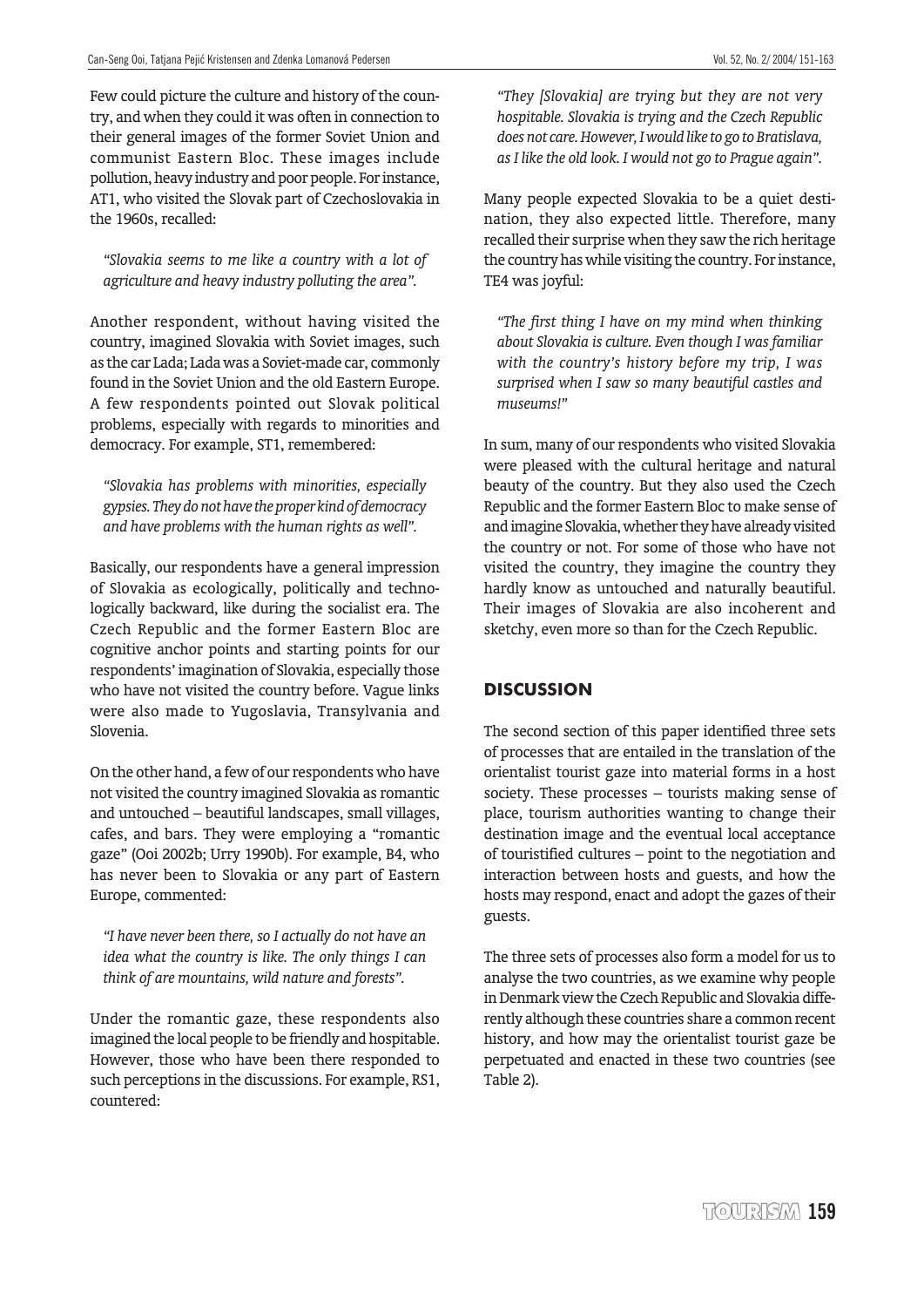Table 2

| PERCEPTIONS OF THE CZECH REPUBLIC AND SLOVAKIA IN DENMARK |  |  |  |
|-----------------------------------------------------------|--|--|--|
|                                                           |  |  |  |

|                                                                                | <b>Czech Republic</b>                                                                                                                           | Slovakia                                                                                                                                       |
|--------------------------------------------------------------------------------|-------------------------------------------------------------------------------------------------------------------------------------------------|------------------------------------------------------------------------------------------------------------------------------------------------|
| Making sense of<br>the country by<br>people in Denmark                         | • Inherited images from<br>Czechoslovakia and<br>the Eastern Bloc.                                                                              | • Perceived in relation to<br>the Czech Republic and<br>the former Eastern Bloc.                                                               |
|                                                                                | • Prague represents the whole<br>of the Czech Republic.<br>• Better developed than its<br>former Eastern Bloc neighbours.                       | Imagined as a pristine,<br>untouched country.                                                                                                  |
| The projected identity<br>and image of the country<br>as a tourism destination | Czech Republic is essentially<br>٠<br>European.                                                                                                 | Slovakia is the "Green heart of Europe"<br>٠<br>offering nature and folk culture.                                                              |
|                                                                                | • Its socialist past hardly mentioned<br>and therefore assumed to be an<br>anomaly.                                                             | Its socialist past hardly mentioned<br>٠<br>and therefore assumed<br>to be an anomaly.                                                         |
| Responses to<br>tourists' views<br>and expectations                            | • Sidelines its Eastern images<br>by asserting that it is western,<br>Central European, cosmopolitan<br>with deep historical European<br>roots. | Sidelines its Eastern images<br>$\bullet$<br>by asserting that it is Central European,<br>filled with nature and traditional<br>folk cultures. |
|                                                                                | • Wants to enhance tourism by<br>adopting best practices from<br>the industry and improving<br>the environment for tourists.                    | Wants to enhance tourism<br>by adopting best practices<br>from the industry and improving<br>the environment for tourists.                     |

#### **Making sense of the Czech Republic and Slovakia**

The first set of processes relate to how tourists and tourists-to-be perpetuate the orientalist tourist gaze by making sense of the places they visit or want to visit through different sources of information. The Czech Republic and Slovakia are relatively unknown in Denmark, but people in Denmark have formed impressions of these countries, whether they have been there or not. With the myriad of impressions, our respondents in Denmark suggest that the West has different images of the two former Eastern European countries. Nevertheless, the Czech Republic is relatively better known than Slovakia in Denmark, and people here relate the Czech Republic to Czechoslovakia, to its socialist past and also to the economic progress it has made. On the other hand, with little information and knowledge on Slovakia, people in Denmark are generally perpetuating a broadly socialist image of the country that is also viewed as less developed than the Czech Republic.

There are reasons why the Czech Republic has inherited the images of Czechoslovakia but not Slovakia. One of the reasons is that Czechoslovakia was also sometimes known informally as "Czechia", and people in this former country were identified as "Czechs" in the West.

Most western outsiders were not aware that Czechoslovakia consisted of two separate nations. Furthermore, Prague, the capital of the Czech Republic, was also the capital of Czechoslovakia. Prague hosted many political upheavals and was the centre of Czechoslovakia. To many people, Prague was Czechoslovakia and is now the Czech Republic. For example, MC1, unwittingly conflated Prague and the Czech Republic:

*"I think that Prague and Slovakia are in competition. If you combine holiday in Prague and later in Slovakia, the Slovak people will be upset, if you tell them about it".*

Because of its namesake, and the fame of Prague, the Czech Republic is seen as a continuation of Czechoslovakia. On the other hand, Slovakia does not have a similar iconic city to Prague. Consequently, Slovakia remains a lesser-known country and many people fill their imagination of the country by relating it to a general regional image – the former Soviet-controlled Eastern Bloc. It is seen as backward, as if it is still under socialist rule.

Some other people imagine the country as untouched, pristine and romantic, linking it to an unexplored place.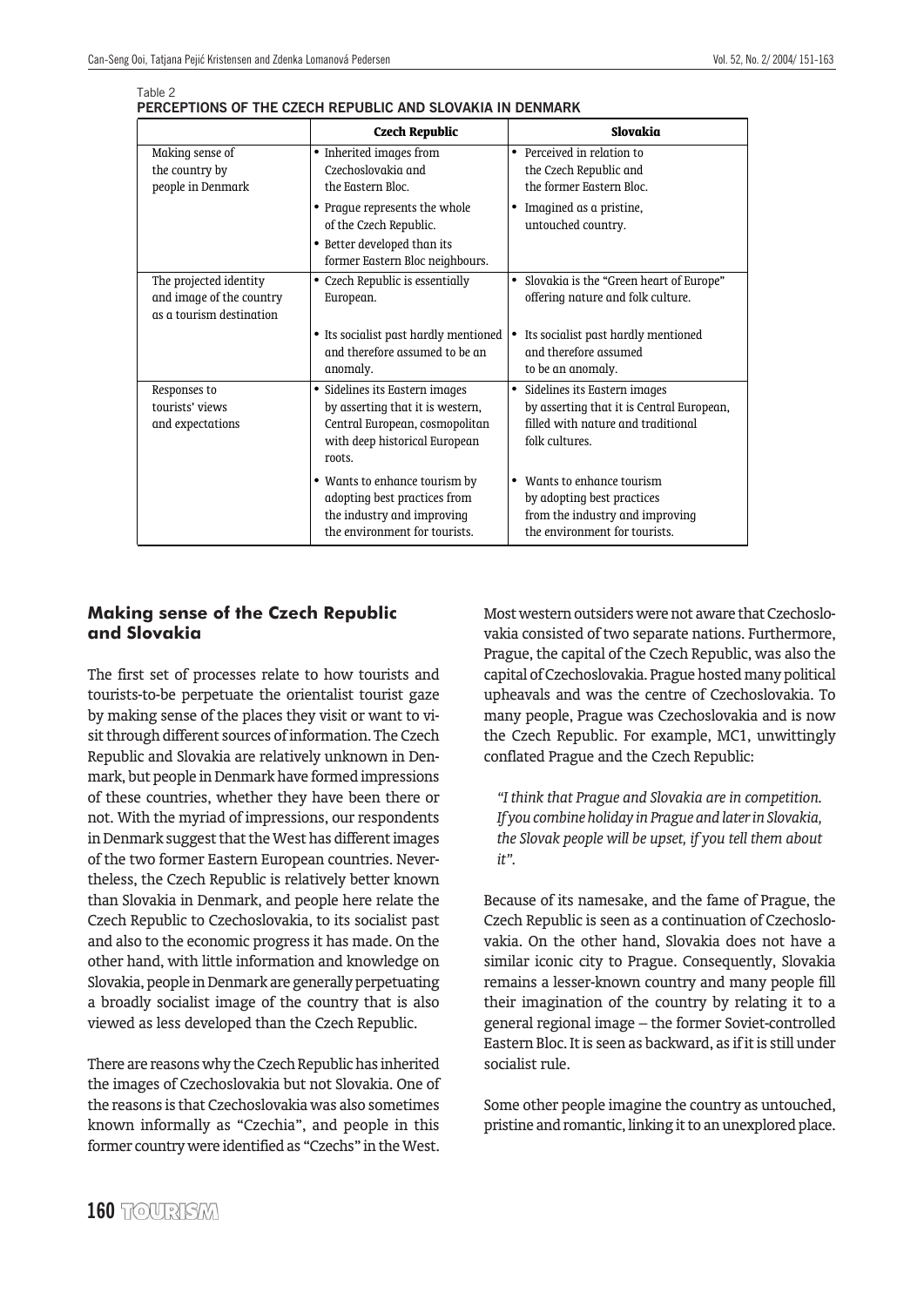# **Image modification and constructing place identities**

Second, the tourism authorities in the Czech Republic and Slovakia aim to change people's images of their countries by highlighting images and attractions that the authorities think tourists and tourists-to-be find positive. They want to eradicate negative and enforce positive images that the West may have of them. In their promotion campaigns, the Czech Republic and Slovakia selectively package their countries into attractive destinations. The packaging of place does not just aim to modify tourists' perceptions of the place but also provides a vision for the destination to develop (Leonard 1997; Olins 1999). Both the CTA and STB are involved in the two-prong approach of modifying people's perceptions of their countries and also enhancing their destinations.

In the first strategy, what the CTA and STB are presenting and projecting are quite different from many views our respondents have of the host countries. This is intentional, as the authorities want to change people's old impressions. The CTA and STB tactically marginalise their countries' recent socialist past by not mentioning much of it. In the second strategy, they accentuate and revive some other aspects of their countries, such as the spa industry in the Czech Republic and folk cultures in Slovakia, which correspond to the western orientalist imagination that these countries are romantic, pristine and relatively untouched by modern technology and development. Specifically, the Czechs are going back into their more distant and glorious past, as they search for their European roots. Their historical significance in European history is being accentuated. They are also claiming that they are now modern and like a western European country. On the other hand, Slovakia is highlighting its geographical location. It positions itself as the centre of post-Cold War Europe. It is also presenting itself as a place for nature and traditional folk cultures, with slices of distant Slovak history accentuated and celebrated.

Such strategies do not only educate and steer tourists and tourists-to-be to the desired versions of Czech and Slovak culture, identity and history. They also connect with how locals want to see themselves. Many citizens in these countries are not proud of their socialist past and they are searching for their identities in their new countries. Tourism has inadvertently become an avenue for them to assert their emerging identities.

## **Touristification of society**

Third, tourism products are internalised into the host society. That process is ongoing in the Czech Republic and Slovakia, as it is in all other tourism countries. There are clear Czech and Slovak intentions to attract more tourists. They want to lower their crime rates, increase the use of tourists' languages, offer better hospitality services, etc. They are also moving towards becoming part of the global tourism industry, as they adopt "best practices" from the industry. For instance, these destinations, like many others, boast how many fivestar hotels they have, organise film festivals, have informative websites, etc (CTA 2003b, STB 2003).

Increasingly, hospitality in these countries is commodified, as tourism service providers have to learn how to be friendly towards strangers, speak the languages of tourists and engage with people through monetary exchange (Watson and Kopachevsky 1994; Williams and Baláz 2001). While some "tourist-unfriendly" cultural products (e.g. poor services, disorganised tourism attractions) are improved, tourist-friendly cultural manifestations may be enhanced. For instance, traditional "folk cultures" are being accentuated and celebrated in Slovakia for tourists. New meanings and activities may be introduced. For example, the spectacular and majestic Bojnice Castle in Slovakia holds an annual "International Ghosts and Bogeymen Festival"; it was presented as "the ghosts and bogeys from all over the world haunt and entertain the visitors of the castle, the kingdom of the dead comes back to life, you can hear the wailing and rejoicing of the witches in the castle" (STB 2003:8). The staging of cultures may allow locals to express their traditional identities and invent new ones. Over time, such staging would be considered truly traditional, as if such practices had not been disrupted during the socialist past or as if they have been around for ages.

Czech and Slovak cultures are being transformed, like in other tourism destinations. Tourist-unfriendly cultural uniqueness will be sanctioned against and touristfriendly cultural uniqueness will be celebrated. The demands by tourists are helping the country to preserve and enhance their historical identities. The resources available through tourism assist to enliven selected cultures and identities, while communicating the place's cultural uniqueness. Over time, touristified cultures would be part of their societies.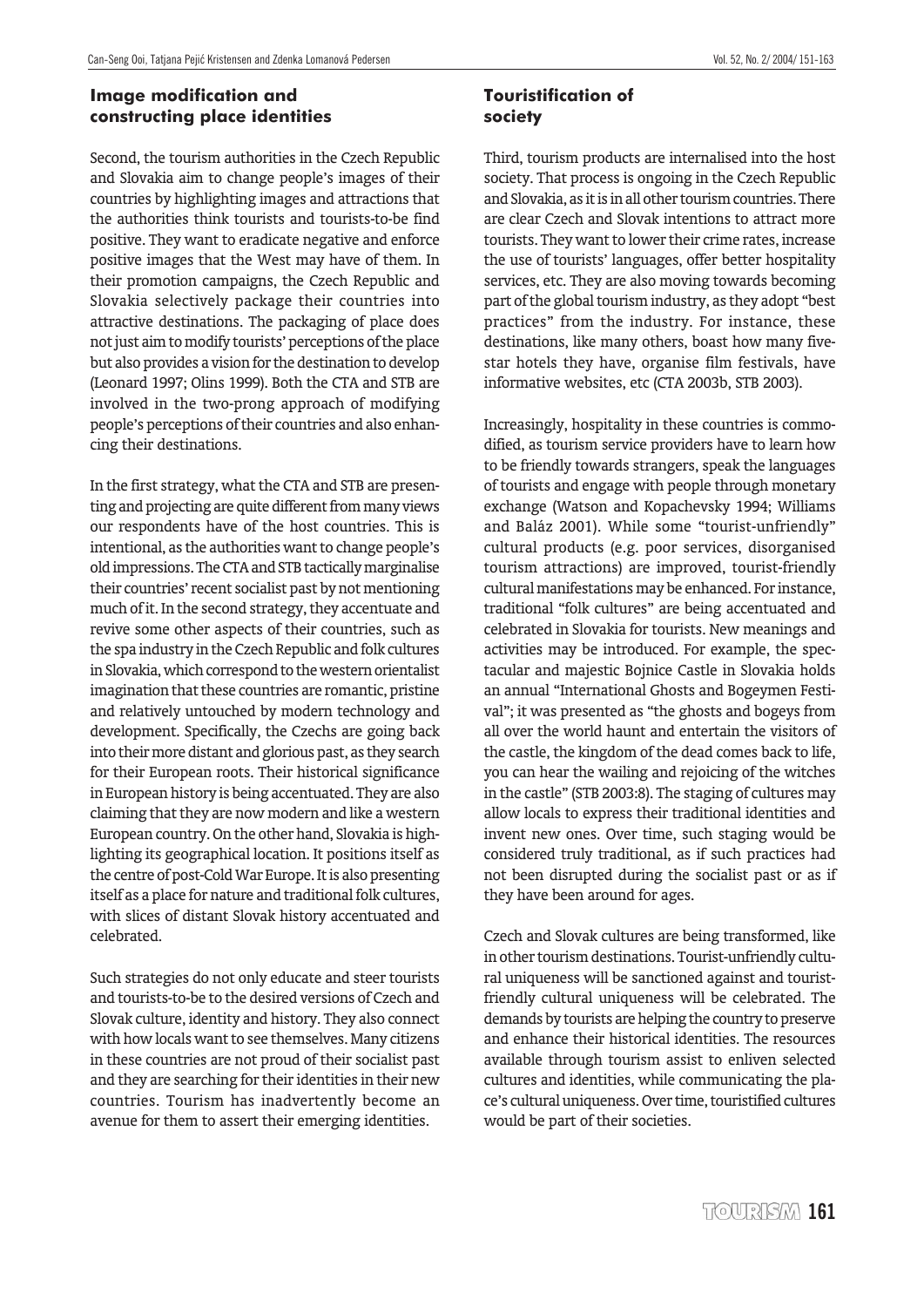#### **CONCLUSIONS**

As our discussion shows, the projected cultures and identities of these two countries by their respective tourism authorities are quite different from how people in Denmark imagine them. Generally, people in Denmark still hold orientalist views, albeit incoherently, of these former Eastern Bloc countries. Their socialist past is used as a starting point to imagine them even though these countries will be joining the EU soon. This contrasts to the local reality in these countries, where tourism authorities and the local people want to disown their socialist past. They are searching for their identities in their new countries, and their searches are in the direction of them being European and being in Central Europe.

The processes of asserting a country's identity are on going. Similarly, how outsiders imagine a country evolves. In the Czech Republic and Slovakia, they are responding to the orientalist gaze imposed on them by basically ignoring their socialist images, suggesting that those images are no longer relevant but highlighting the relatively more positive romantic, historical and pristine images. These two countries are adopting best practices from the tourism industry, and also embracing the Western model of economic, political and social development. The irony is that they will become more alike many other western countries as they construct, invent and package their cultural uniqueness and unique selling proposition.

#### **REFERENCES**

- *Andersen V., Prentice R., Guerin S. (1997) Imagery of Denmark among Visitors to Danish Fine Arts Exhibitions in Scotland. Tourism Management, 18 (7), 453-464.*
- *Anderson B. (1991) Imagined Communities: Reflections on the Origin and Spread of Nationalism. London: Verso.*
- *Ash T. (1989) The Uses of Adversity, Essays on the Fate of Central Europe. New York: Random House.*
- *Ash T. (1990) Mitteleuropa? Daedalus, 119 (1), 1-21.*
- *Bauman Z. (1996) From Pilgrim to Tourist Or a Short History of Identity. In: Hall S., du Gay P. (eds) The Questions of Cultural Identity. London: Sage. 18-36.*
- *Boissevain J. (1996) Ritual, Tourism and Cultural Commoditization in Malta: Culture by the Pound? In: Selwyn T. (ed.) The Tourist Image. Chichester: Wiley. 105-120.*
- *Czech Tourism (2004) Avaliable from: www.czechtourism.com/ index.php?show=000000002[Accessed 4 May, 2004]*
- *Chua A. (2003) World on Fire: How Exporting Free Market Democracy Breeds Ethnic Hatred and Global Instability. New York: Double-day.*
- *Cohen E. (1988) Authenticity and Commoditisation in Tourism. Annals of Tourism Research, 15 (3), 371-86.*
- *CTA (2002) Working Paper of the Analysis Department. Prague: CTA.*
- *CTA (2003a) Activity Plan of the CTA for the Year 2003. Prague: CTA.*
- *CTA (2003b) Tourism in the Czech Republic: Facts and Figures 2002. Prague: CTA.*
- *Douglas M. and Isherwood B. (1996) The World of Goods: Towards an Anthropology of Consumption. London: Routledge.*
- *Economist (2001) Slo-where? Slo-what? 7 June 2001. Avaliable from: www.economist.com/displaystory.cfm?story\_id= 648358 [Accessed 4 May, 2004]*
- *Erb M. (2000) Understanding Tourists-Interpretations from Indonesia. Annals of Tourism Research, 27 (3), 709-36.*
- *Evans R. (1992) Essay and Reflection: Frontiers and National Identities in Central Europe. The International History Review, 14 (3), 480-502.*
- *Gartner W. (1993) Image Formation Process. In: Uysal M.and Fesenmaier D. (eds) Communication and Channel Systems in Tourism Marketing. London: Haworth Press. 191-215.*
- *Galani-Moutafi V. (1999) The Self and the Other. Traveler, Ethnographer, Tourist. Annals of Tourism Research, 27 (1), 203-224.*
- *Giddens A. (1991) Modernity and Self-Identity: Self and Society in Late Modern Age. Oxford: Polity.*
- *Gottdiener M., Collins C.C. and Dickens D. (1999) Las Vegas: The Social Production of an All-American City. Oxford: Blackwell.*
- *Graburn N. and Barthel-Bouchier D. (2001) Relocating the Tourist. International Sociology, 16 (2), 147-158.*
- *Hall S. (1996) Introduction: Who Needs Identity? In: Hall S and du Gay P. (eds) Questions of Cultural Identity. London: Sage. 1-17.*
- *Hannigan J. (1998) Fantasy City: Pleasure and Profit in the Postmodern Metropolis. London: Routledge.*
- *Harrison J. (2001) Thinking about Tourists. International Sociology, 16 (2), 159-172.*
- *Holstein J. and Gubrium J. (1997) Active Interviewing. In: Silverman D. (ed.) Qualitative Research: Theory, Method and Practice. London: Sage. 113-129.*
- *Kellner D. (1992). Popular Culture and the Construction of Postmodern Identities. In: Lash S. and Friedman J. (eds) Modernity and Identity. Oxford: Blackwell. 141-177.*
- *Klein N. (2000) No Logo. New York: Flamingo.*